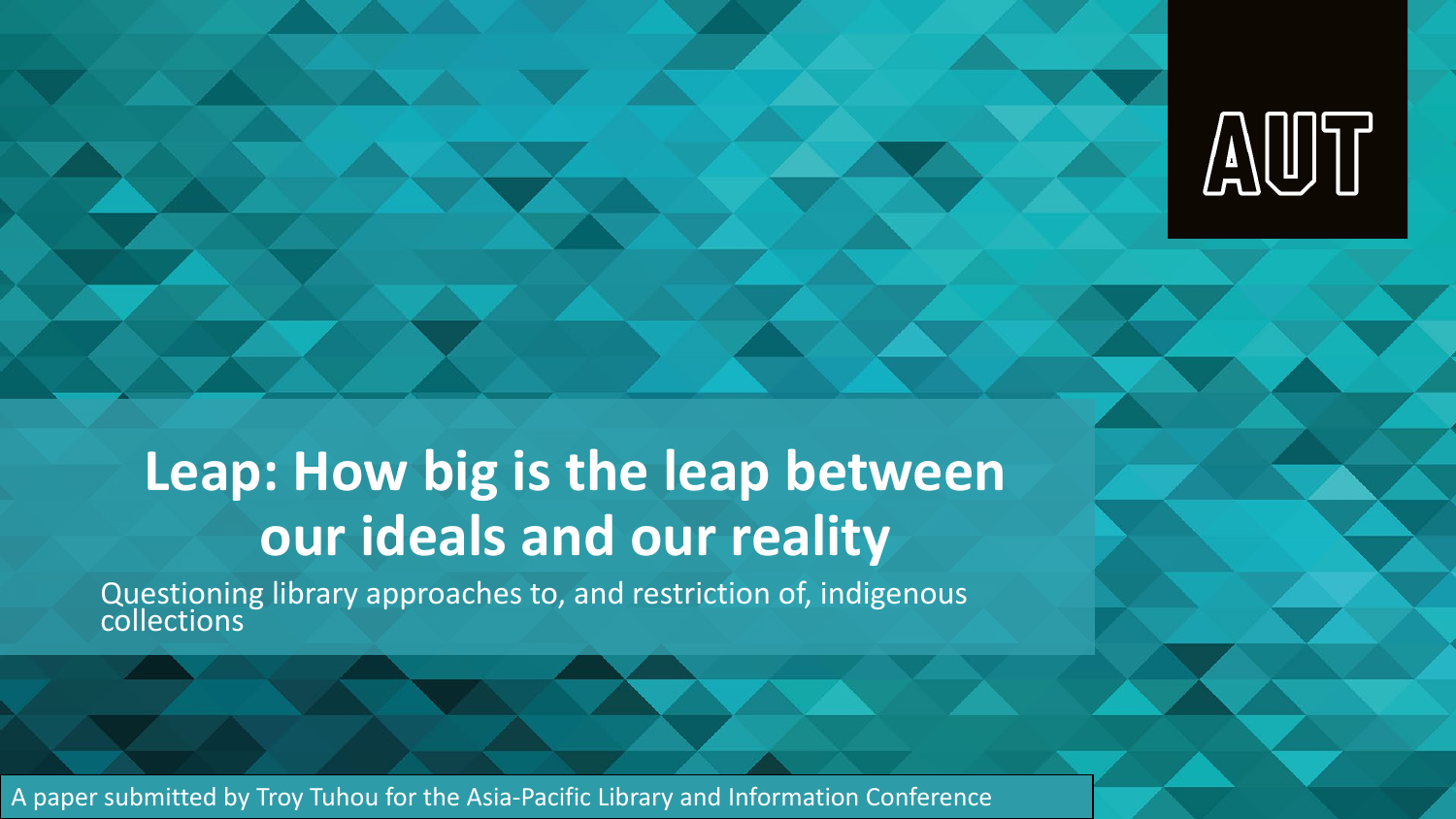# **Purpose of this paper**

•Start a diaglogue and reflection about the difference between our ideals and our daily practices

•To suggest some simple actions for us all to take away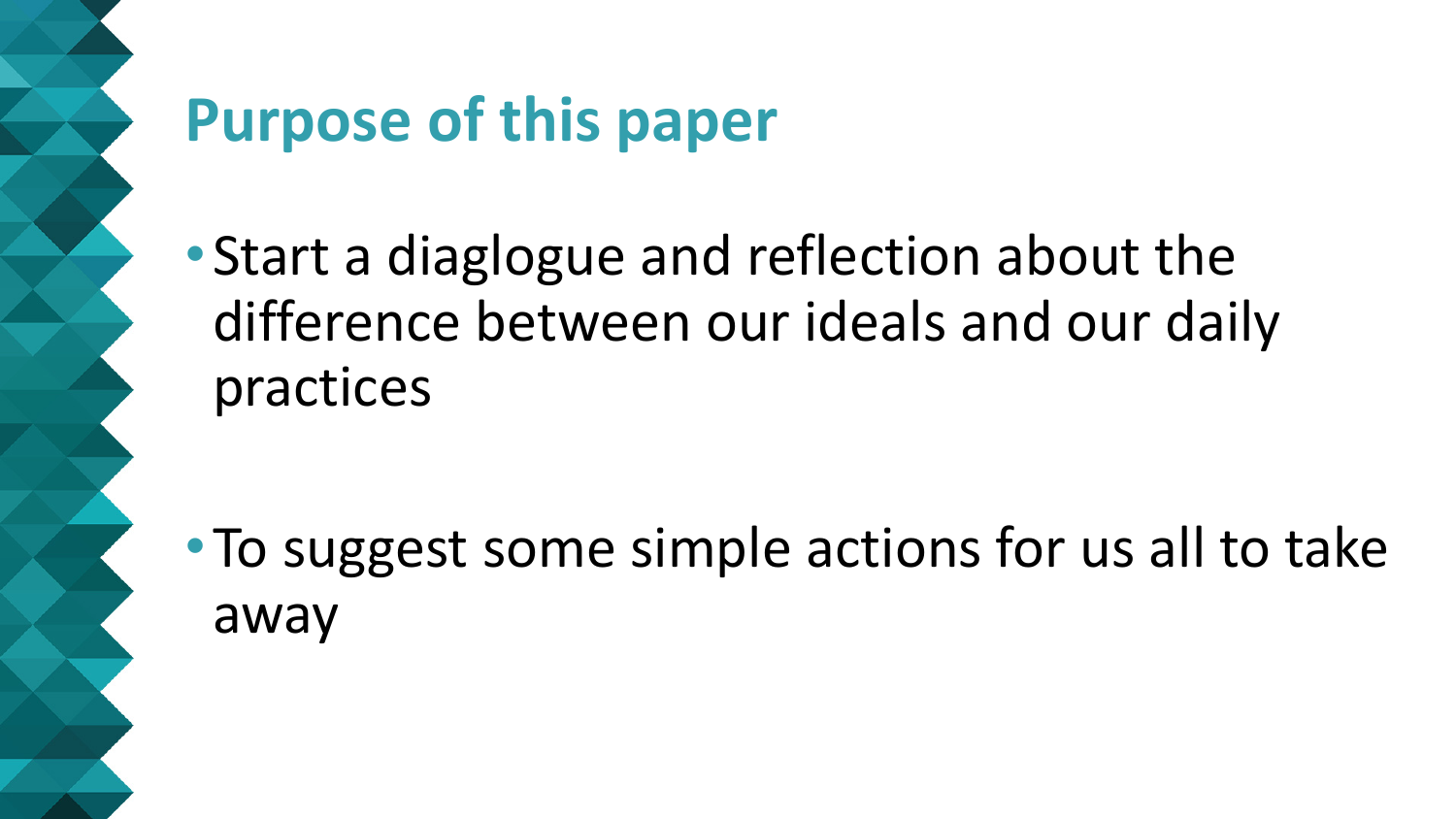

## **Background**

# "Is there a conflict between the library ideals and the Māori desire for restriction to certain materials?"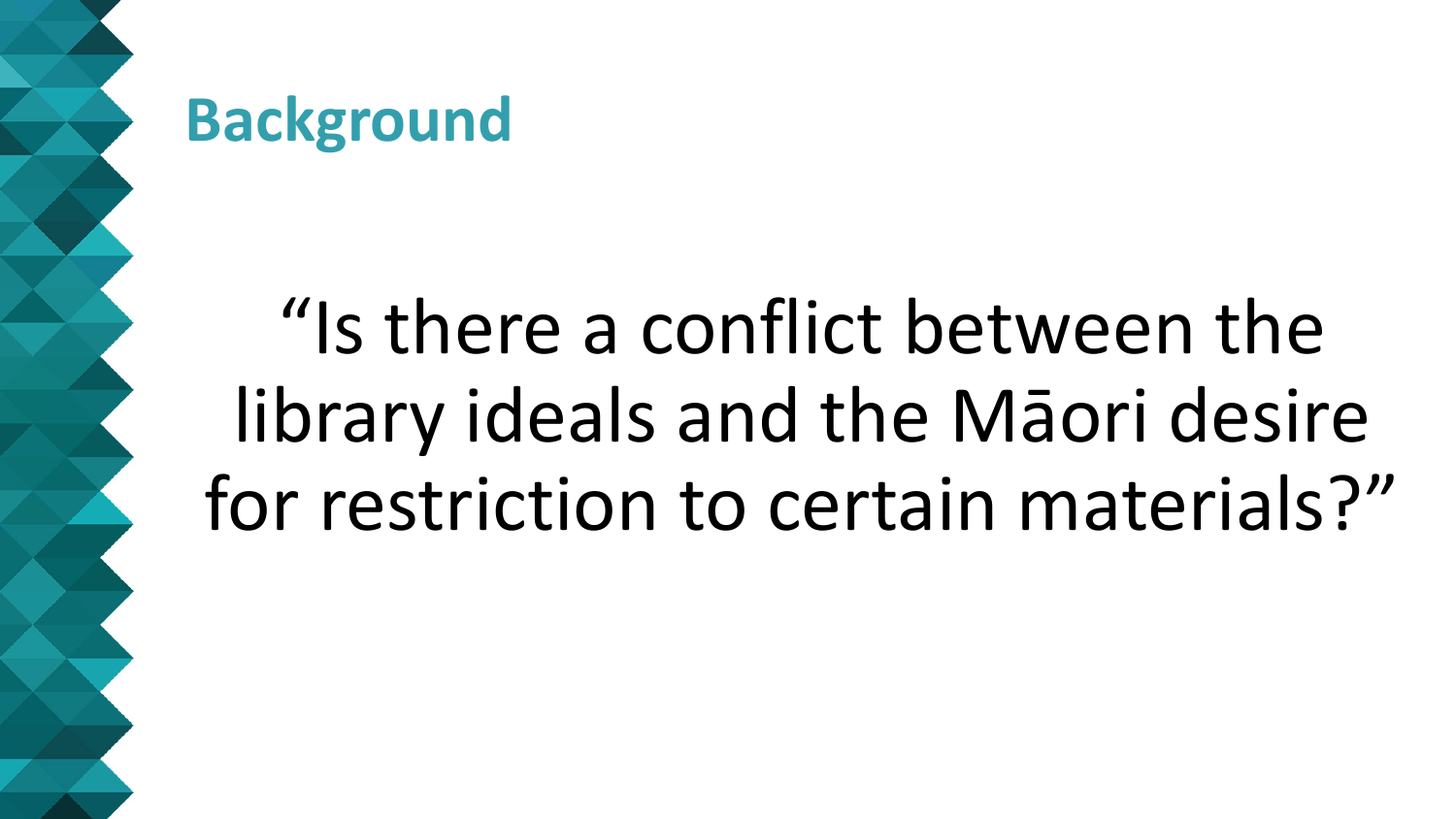

# **Question**

•How many times have we questioned our Māori and indigenous colleagues about the desire of their people to restrict access to material?

• How many of your indigenous colleagues have been asked to justify the desire of their people for these restrictions?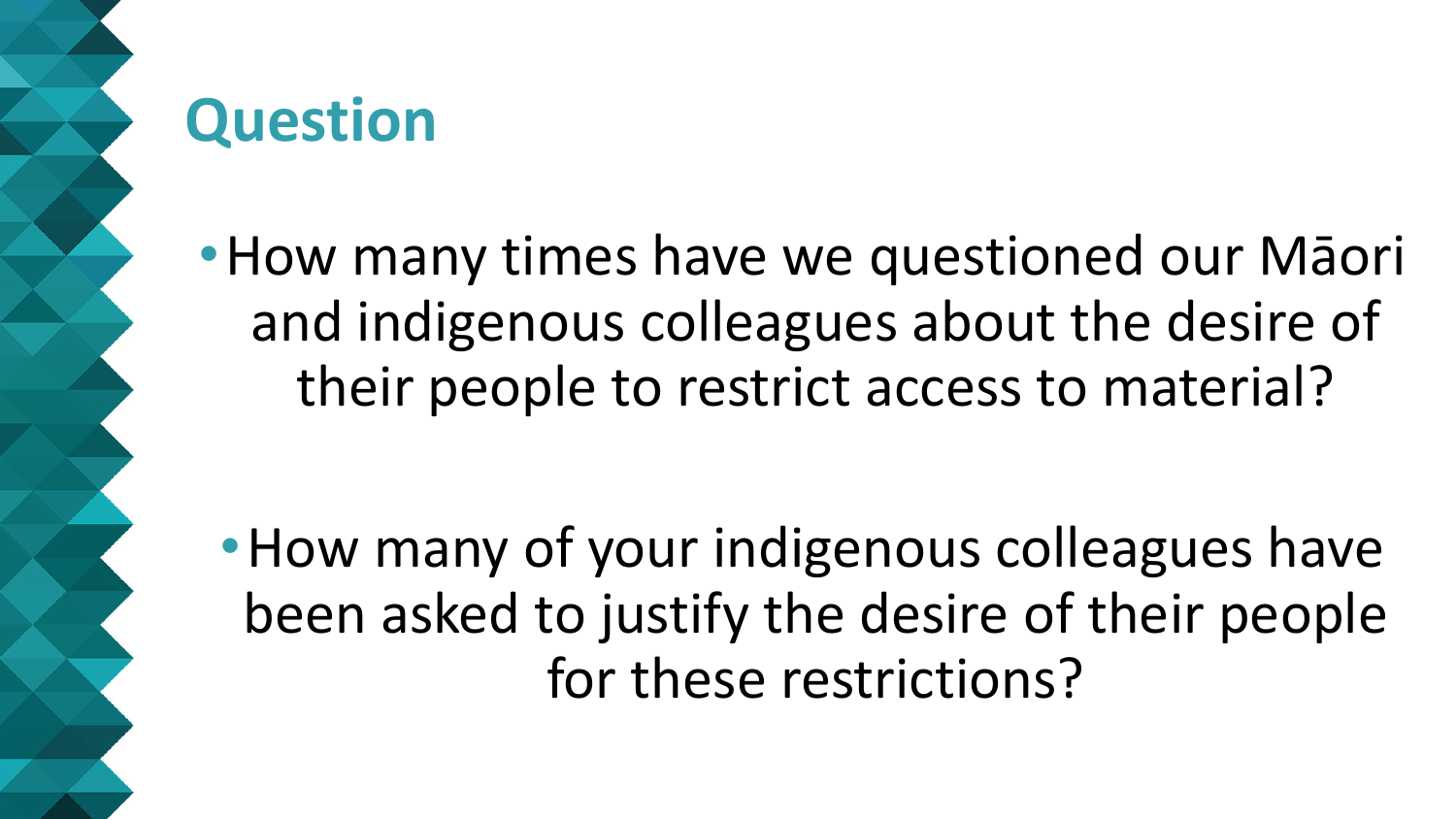# **Our Ideals and Practice**

Ideal:

Free unhindered access to information in all it's forms, for all people

# Practice:

Membership, embargoes, special collections, bequests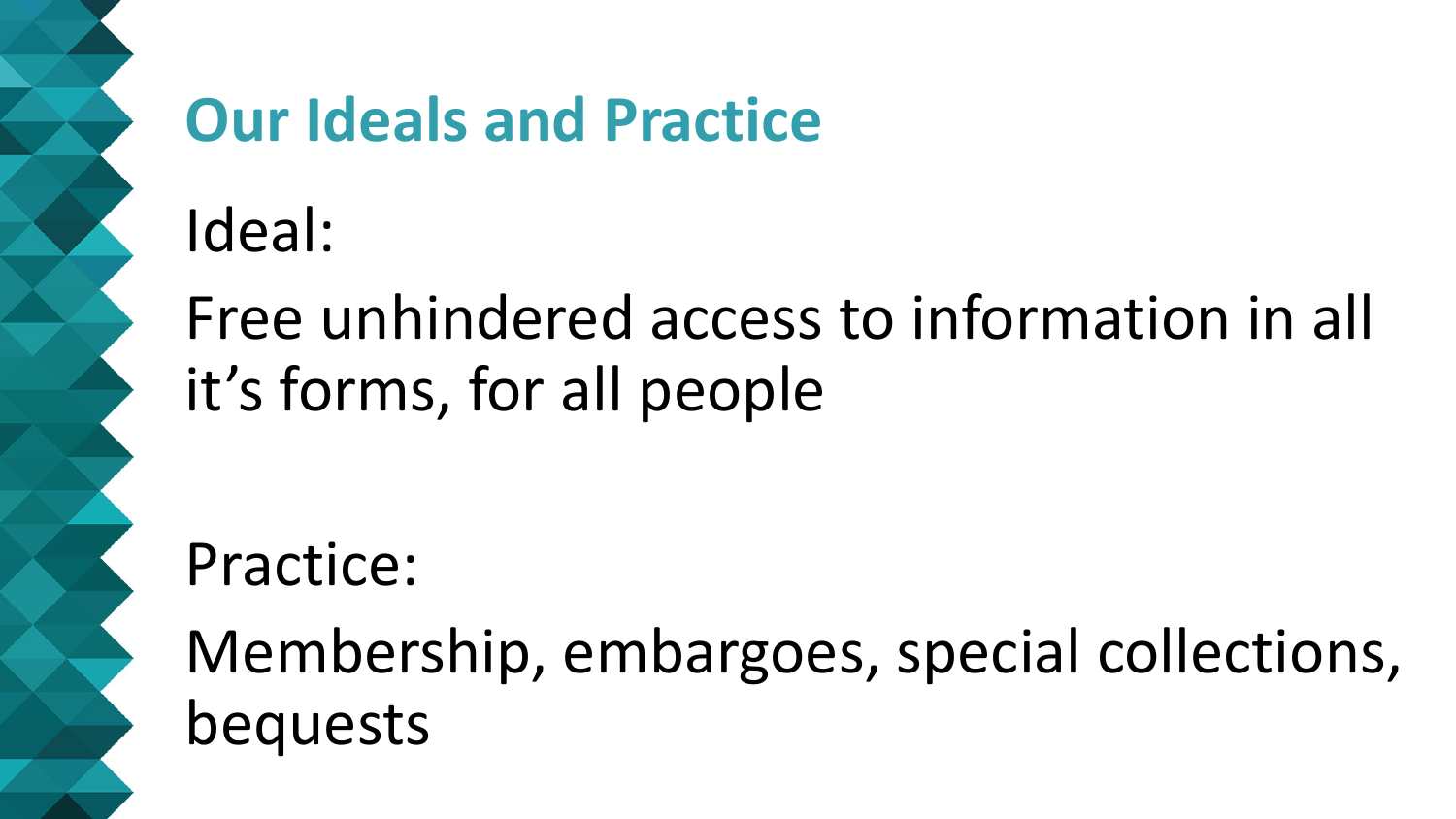## **Why do indigenous peoples want restrictions to access?**

- •Cataloguing and classification
- •Misrepresentation
- •Repatriation and digital repatriation
- •Access and restriction of access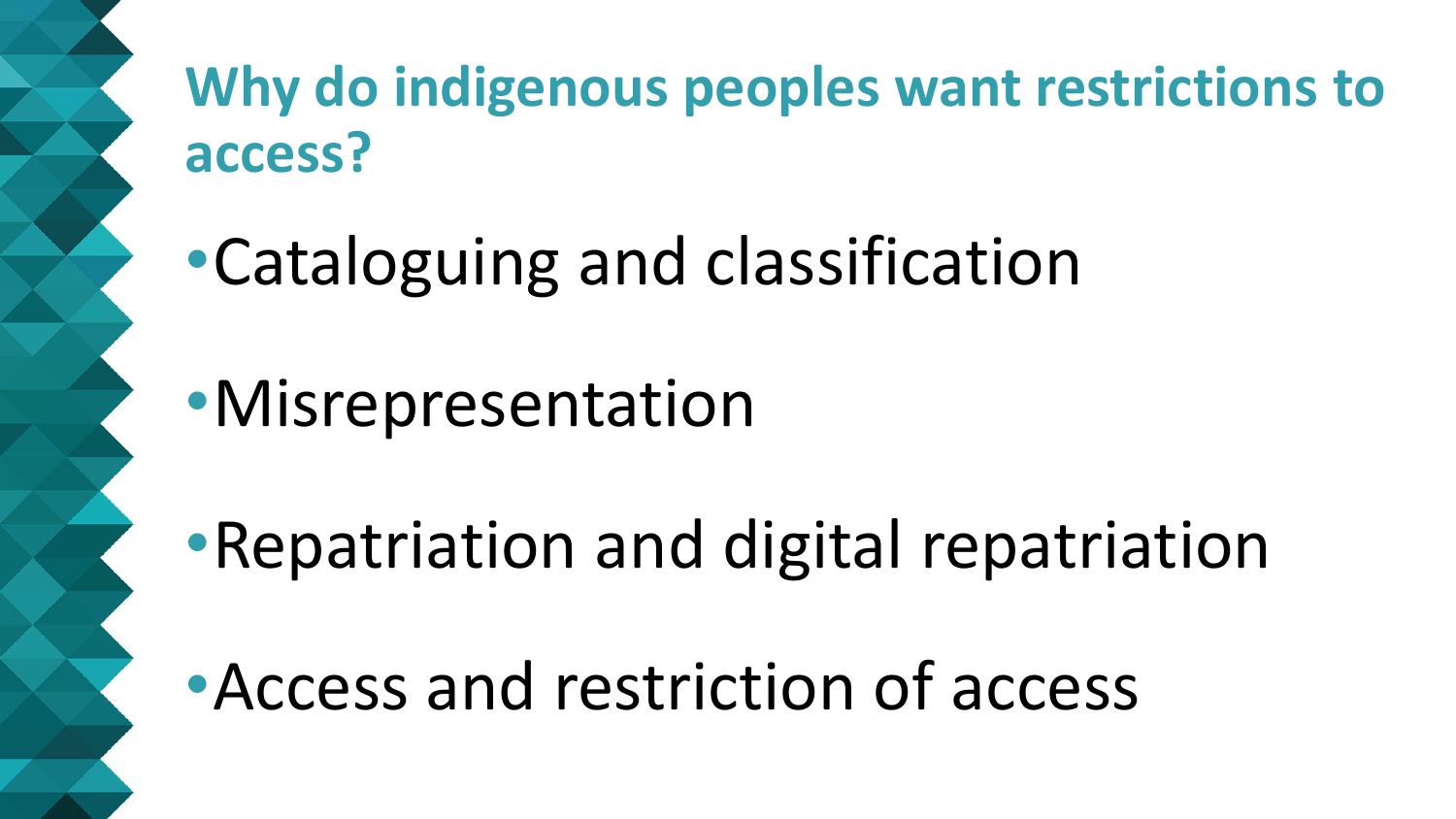

# **Actions**

- Engaging with this paper and session
- Reading further material
- Recognising and understanding that our institutions are not neutral or objective (culture bound)
- Initiate your own discussions about the content of this paper and/or other papers that you read